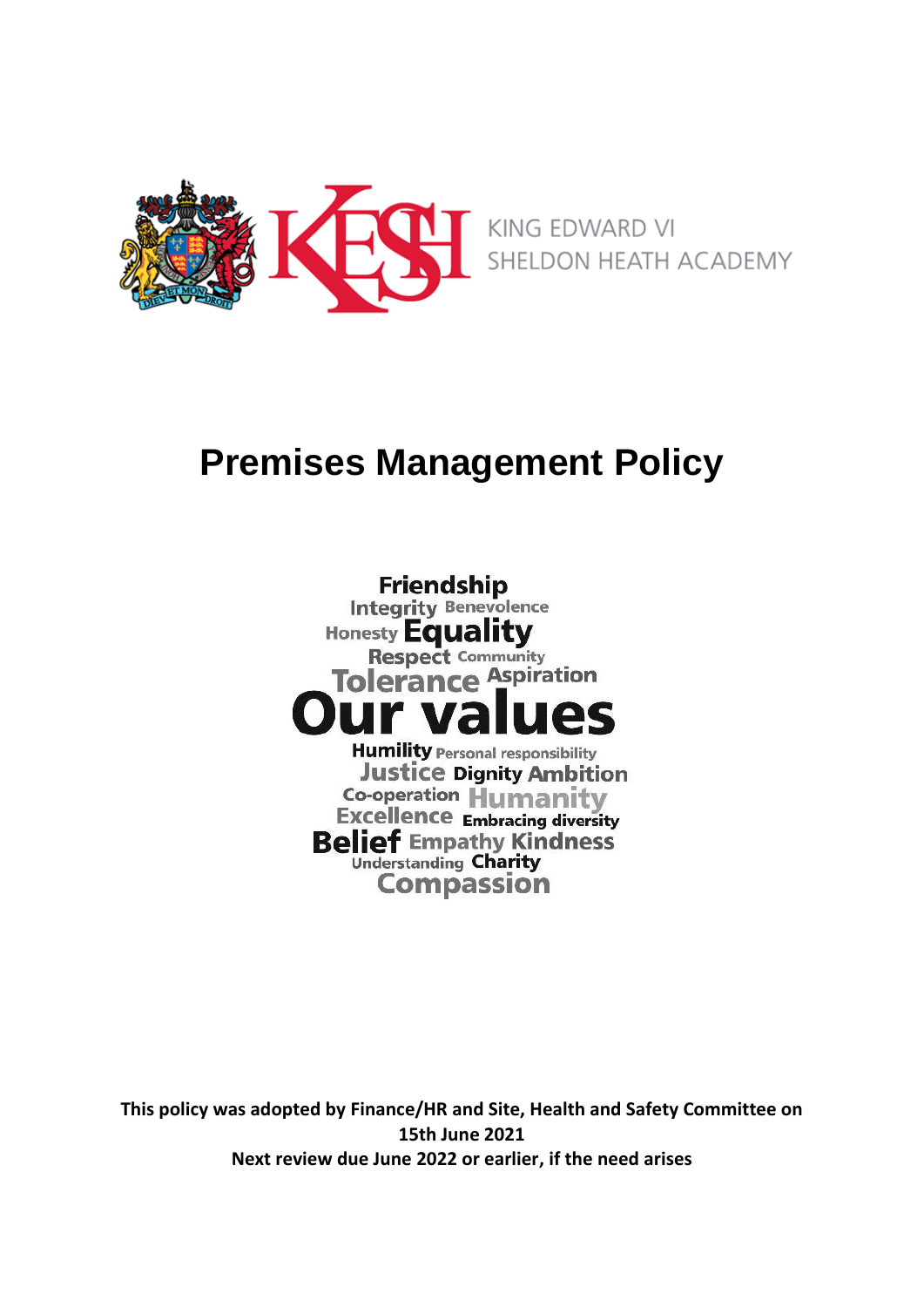## **1***. Aims*

KESH Academy aims to ensure that it:

- Manages its buildings and equipment in an efficient, legally compliant way
- Inspects and tests buildings and equipment regularly, taking into account statutory requirements and best practice recommendations
- Promotes the safety and wellbeing of staff, pupils, parents and visitors through effective maintenance of buildings and equipment in accordance with the Health and Safety at Work [etc. Act 1974](https://www.legislation.gov.uk/ukpga/1974/37/contents)
- Complies with the requirements of [The Education \(Independent School Standards\)](http://www.legislation.gov.uk/uksi/2014/3283/schedule/made)  [Regulations 2014](http://www.legislation.gov.uk/uksi/2014/3283/schedule/made)

## *2. Guidance*

This document is based on the Department for Education's guidance on good estate [management for schools.](https://www.gov.uk/guidance/good-estate-management-for-schools)

### *3. Roles and responsibilities*

The Governing Body, Principal and Facilities Manager will ensure this Premises Management Policy is properly implemented, and that tests and inspections are carried out in accordance with this policy.

The Principal and Facilities Manager are responsible for ensuring relevant risk assessments are conducted and for reporting to the Governing Body, as required.

The facilities manager is responsible for:

- Inspecting and maintaining the academy premises
- Conducting repairs and maintenance
- **>** Being the first point of contact for any issues with the premises
- Conducting and keeping a record of risk assessments and incident logs related to the academy premises
- Liaising with the Principal about what actions need to be taken to keep the academy premises safe

### *4. Inspection and testing*

We maintain accurate records and details of all statutory tests which are undertaken at our premises. This includes relevant paperwork and certificates.

All requirements and recommendations highlighted in inspection reports and certificates are reviewed and acted on as necessary.

As part of the records of completed works, we include the dates when the works were undertaken and the details of the individual or company who completed them, along with their qualifications/certifications and/or experience.

The table below sets out the issues we inspect, the inspection frequency, and the person responsible for checking each issue and, where appropriate, engaging a suitably qualified person to carry out inspection, testing or maintenance. It covers statutory checks as well as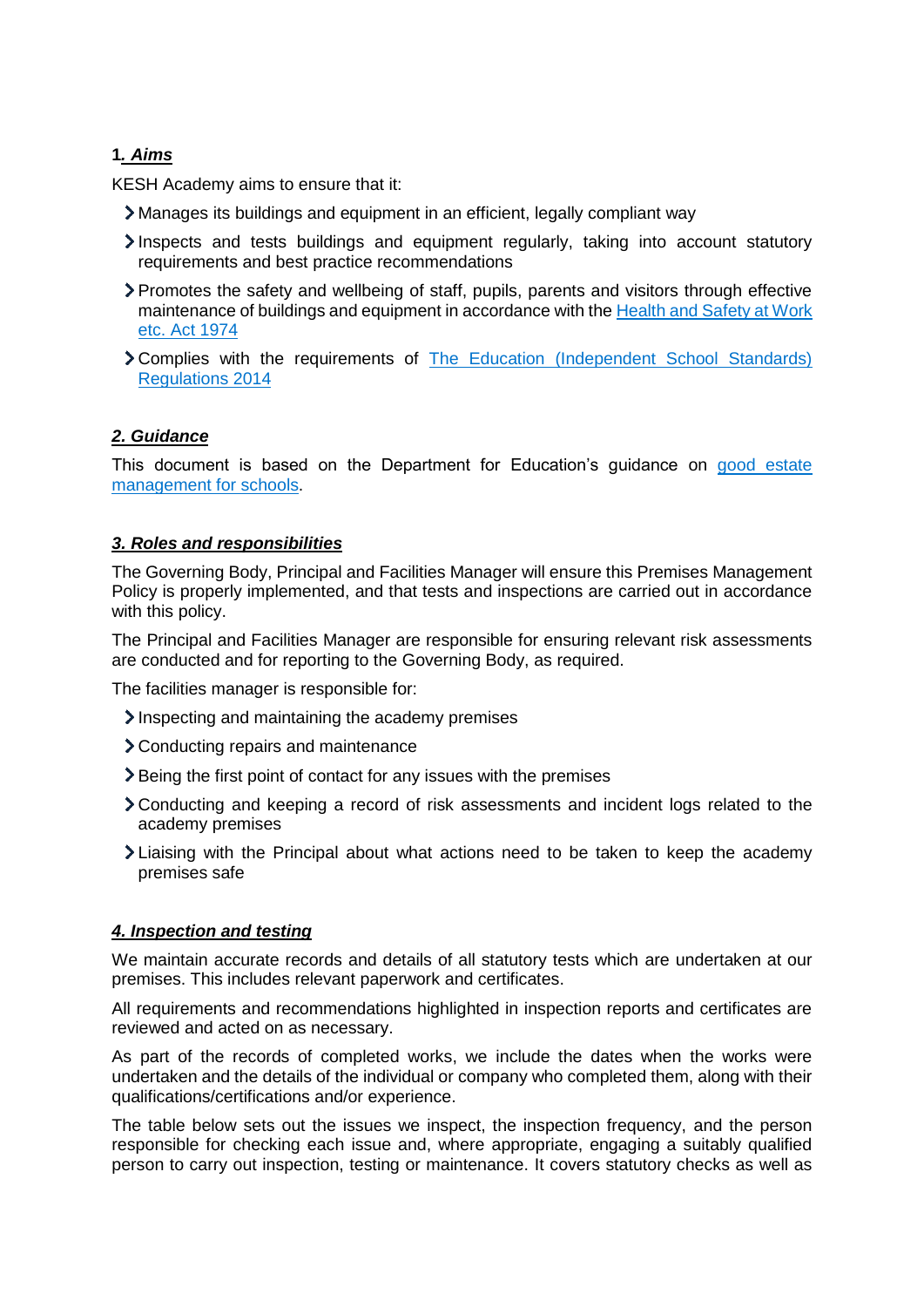recommended good practice checks from relevant guidance. It is based on the checks and [testing sections of the DfE estates guidance.](https://www.gov.uk/guidance/good-estate-management-for-schools/health-and-safety)

| <b>ISSUE TO INSPECT</b>                                                           | <b>FREQUENCY</b>                                                                                                                                                                                                                                                                                                     | PERSON RESPONSIBLE                                          |
|-----------------------------------------------------------------------------------|----------------------------------------------------------------------------------------------------------------------------------------------------------------------------------------------------------------------------------------------------------------------------------------------------------------------|-------------------------------------------------------------|
| Portable appliance testing<br>(PAT)                                               | Variable, according to risk<br>and how the equipment is<br>constructed.<br>Regular visual inspections<br>where PAT is not required.<br>We will refer to HSE<br>guidance on maintaining<br>portable electric equipment<br>for suggested intervals and<br>types of testing/inspection.                                 | Facilities Manager via<br>external contractor               |
| <b>Fixed electrical installation</b><br>tests (including lightning<br>conductors) | Variable, according to the<br>number and severity of faults<br>found at last inspection.<br>Inspection and testing<br>always carried out by a<br>competent person.                                                                                                                                                   | Facilities Manager via<br>external contractor               |
| <b>Emergency lighting</b>                                                         | Monthly flash test.<br>6-monthly condition test<br>(including 3-hour battery test)<br>by a competent person.                                                                                                                                                                                                         | In House FM team Monthly<br>External contactor 6<br>monthly |
| Lifts                                                                             | At least every 6 months for<br>passenger lifts and lift<br>accessories, every 12<br>months for other lifts (e.g.<br>goods lifts) – always by a<br>competent person.                                                                                                                                                  | Facilities Manager via<br>external contractor               |
| Gas appliances and<br>fittings                                                    | Routinely, in accordance with<br>manufacturer<br>recommendations (or other<br>professional advice if<br>unavailable).<br>Annual safety checks (in line<br>with good practice / required<br>if the premises are used for<br>residential accommodation).<br>All work carried out by a Gas<br>Safe Registered engineer. | Facilities Manager via<br>external contractor               |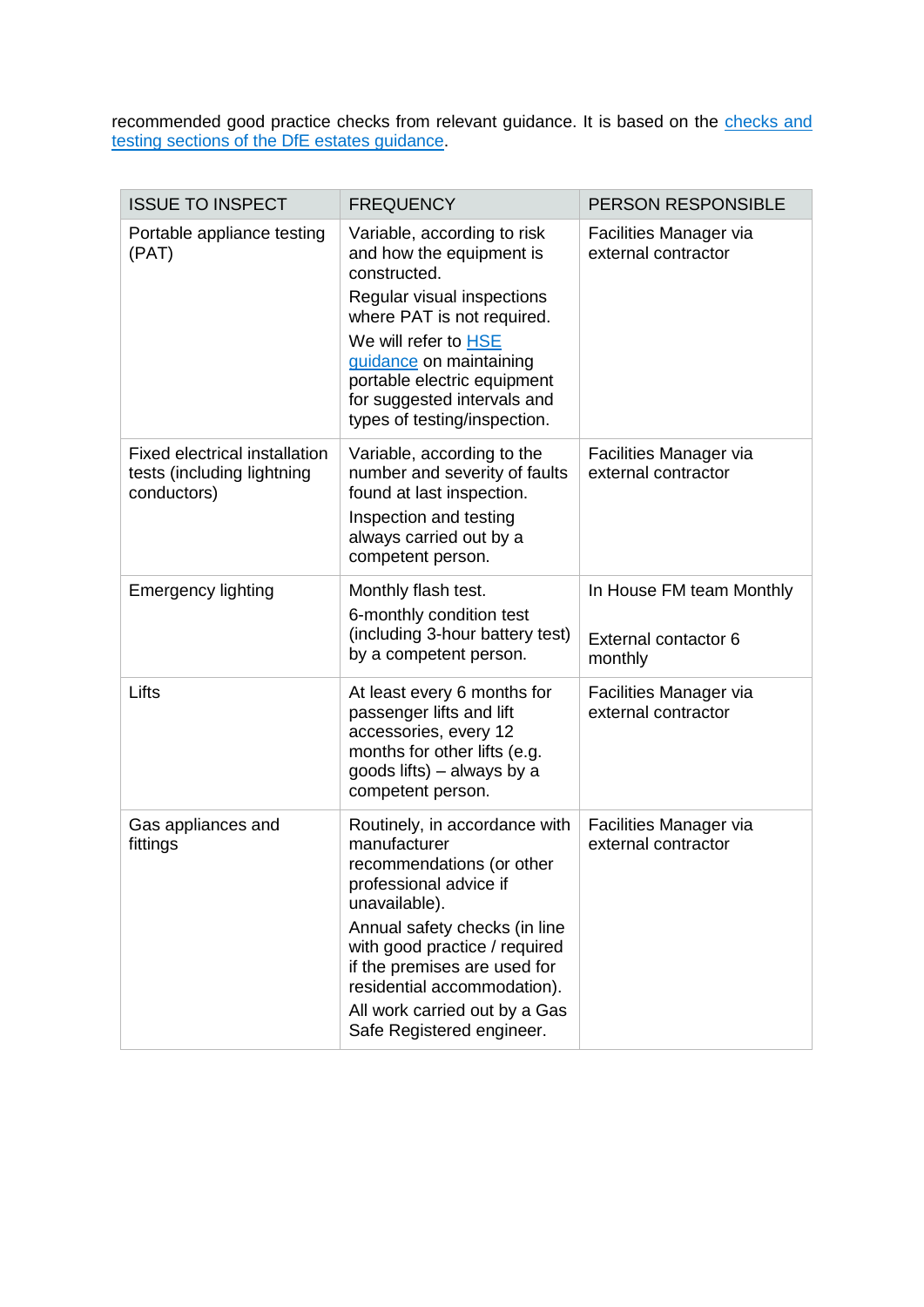| <b>ISSUE TO INSPECT</b>                   | <b>FREQUENCY</b>                                                                                                                                                                                                                                                                                                                            | PERSON RESPONSIBLE                                                                                                         |
|-------------------------------------------|---------------------------------------------------------------------------------------------------------------------------------------------------------------------------------------------------------------------------------------------------------------------------------------------------------------------------------------------|----------------------------------------------------------------------------------------------------------------------------|
| Air conditioning systems                  | Inspections by an energy<br>assessor at regular intervals<br>(not exceeding 5 years).<br>Annual certificated inspection<br>to ensure no refrigerant<br>leakage.<br>Bi-annual checks and an<br>annual maintenance<br>schedule (in line with good<br>practice).                                                                               | Facilities Manager via<br>external contractor                                                                              |
| Pressure systems                          | No fixed maintenance<br>requirement (our programme<br>takes account of the list on<br>page 44 of the <b>HSE's Safety</b><br>of Pressure Systems<br>guidance, and an<br>examination of the system is<br>carried out by a competent<br>person by the date set at the<br>previous examination - see<br>pages 35 to 37 of the HSE<br>guidance). | Facilities Manager via<br>external contractor                                                                              |
| Legionella checks on all<br>water systems | Risk assessment of each site<br>carried out and reviewed<br>regularly by a competent<br>person. The frequency of<br>monitoring checks varies for<br>evaporative cooling systems,<br>hot and cold water systems<br>and other risk systems -<br>specific details can be found<br>in quidance for each type<br>from the HSE.                   | Facilities Manager via<br>external contractor<br>Weekly flushing of little<br>used outlets complete by in<br>House FM team |
| Asbestos                                  | Regular inspections as part<br>of the asbestos register and<br>management plan.<br>Reviews of the asbestos<br>register annually.<br>Refurbishment and<br>demolition surveys before<br>any refurbishment or<br>demolition work.                                                                                                              | <b>Facilities Manager</b>                                                                                                  |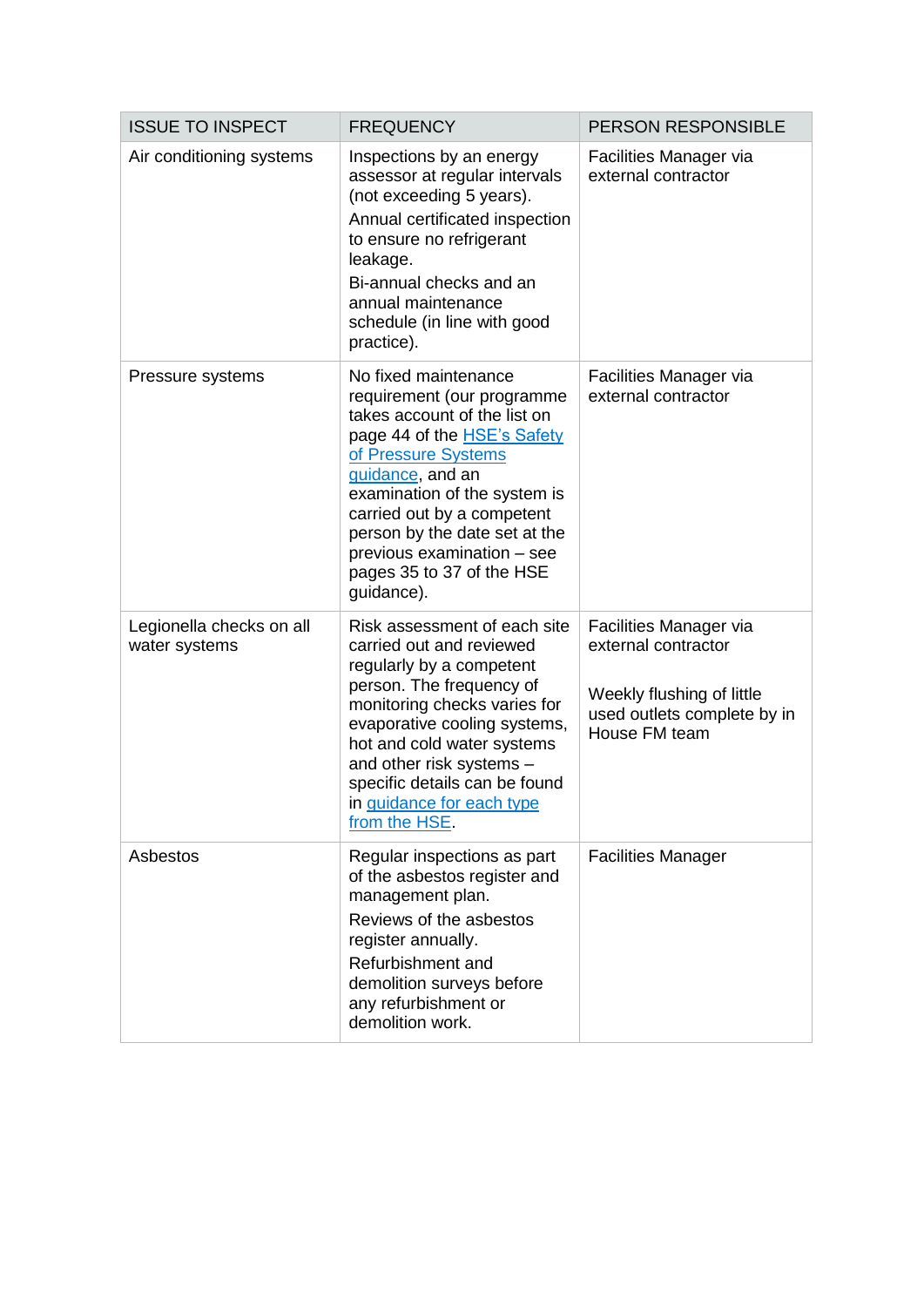| <b>ISSUE TO INSPECT</b>                 | <b>FREQUENCY</b>                                                                                                                                                                                                                                                                                                                              | <b>PERSON RESPONSIBLE</b>                                                                                                                       |
|-----------------------------------------|-----------------------------------------------------------------------------------------------------------------------------------------------------------------------------------------------------------------------------------------------------------------------------------------------------------------------------------------------|-------------------------------------------------------------------------------------------------------------------------------------------------|
| Equipment used for<br>working at height | Inspected before use, and at<br>suitable intervals appropriate<br>to the environment it's used<br>in and how it's used.<br>In addition, inspections after<br>anything that may affect the<br>safety or stability of<br>equipment, e.g. adverse<br>weather or accidental<br>damage.                                                            | Facilities Manager 6<br>monthly<br>Checks complete by in<br>House FM team prior to<br>every use                                                 |
| Fire detection and alarm<br>systems     | Weekly alarm tests, with a<br>different call point tested<br>each week where applicable.<br>Quarterly and annual<br>inspections and tests by a<br>competent person.<br>Annual fire risk assessment<br>by a competent person also<br>includes the maintenance of<br>fire detection and alarm<br>systems.                                       | Weekly alarm testing<br>complete by in House FM<br>team<br>Facilities Manager via<br>external contractor for all<br>quarterly and annual checks |
| Fire doors                              | Regular checks by a<br>competent person.                                                                                                                                                                                                                                                                                                      | Termly Checks by in house<br>FM team                                                                                                            |
| Firefighting equipment                  | Most equipment -<br>extinguishers, fire blankets,<br>hose reels, fixed systems<br>(such as sprinkler systems)<br>and fire service facilities<br>(such as dry risers and<br>access for emergency<br>vehicles) - inspected<br>annually (by a competent<br>person where required)<br>unless manufacturers'<br>guidelines suggest<br>differently. | Facilities Manager via<br>external contractor for<br>annual check and<br>inspection<br>Monthly check by in house<br>FM team                     |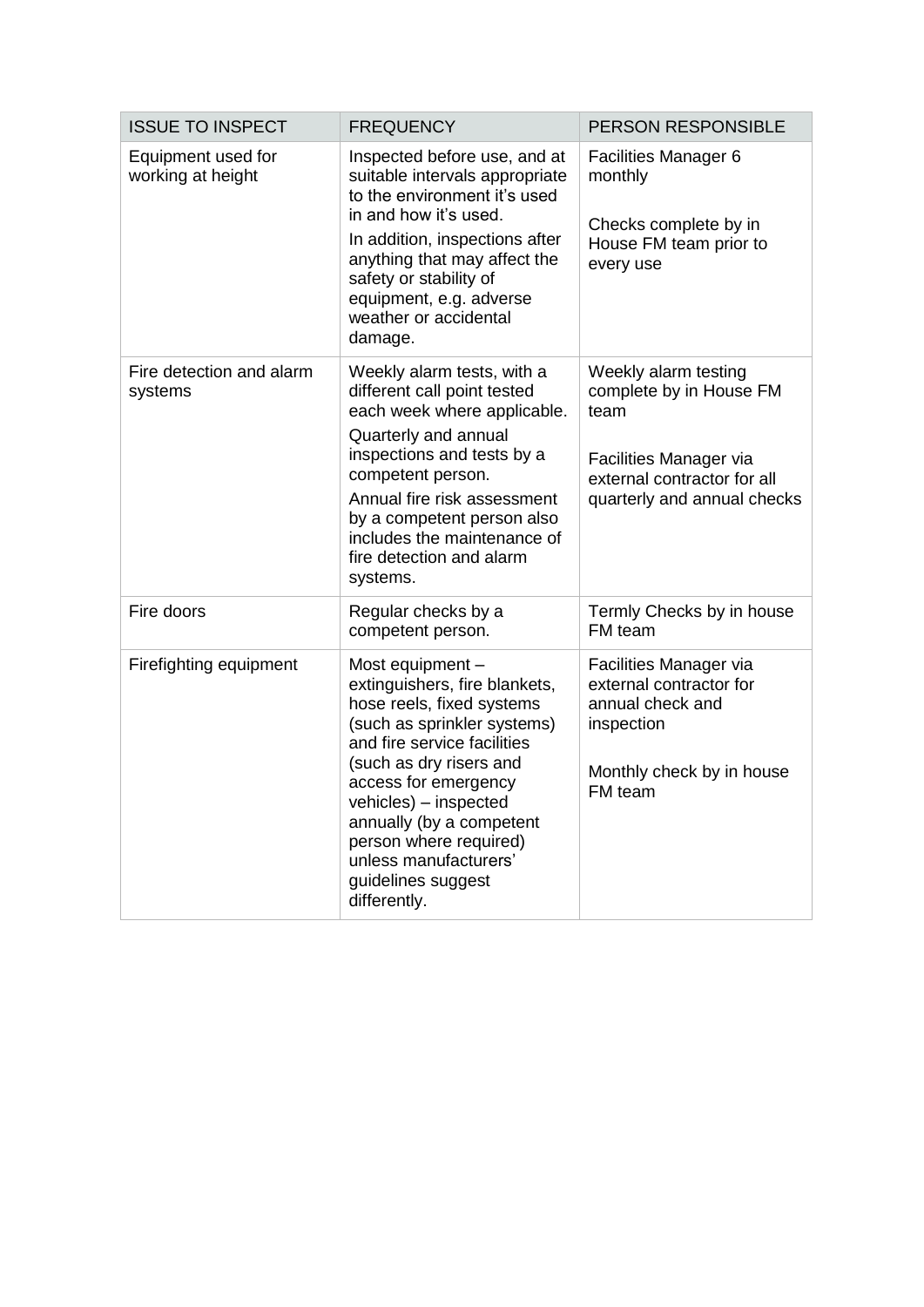| <b>ISSUE TO INSPECT</b>               | <b>FREQUENCY</b>                                                                                                                                                                                                                                                                                                                                                                                                                                                                   | PERSON RESPONSIBLE                                                                                                                                                                                                                          |
|---------------------------------------|------------------------------------------------------------------------------------------------------------------------------------------------------------------------------------------------------------------------------------------------------------------------------------------------------------------------------------------------------------------------------------------------------------------------------------------------------------------------------------|---------------------------------------------------------------------------------------------------------------------------------------------------------------------------------------------------------------------------------------------|
| <b>Extraction systems</b>             | Regular removal and<br>cleaning of grease filters and<br>cleaning of ductwork for<br>kitchen extraction systems.<br>Local exhaust ventilation<br>systems (such as those for<br>working with hazardous<br>substances) examined and<br>tested at least every 14<br>months by a competent<br>person.<br>More routine checks also set<br>out in system logbooks.                                                                                                                       | Facilities manager via<br>external contractor<br>Incumbent catering<br>contractor responsible for<br>catering extract system as<br>per contractual arrangement                                                                              |
| Chemical storage                      | Inventories are kept up-to-<br>date.<br>Risk assessments for the<br><b>Control of Substances</b><br><b>Hazardous to Health</b><br>(COSHH) are reviewed on a<br>regular basis, plus whenever<br>it's considered that the<br>original assessment may no<br>longer be valid, or where the<br>circumstances of the work<br>change significantly and may<br>affect employees' exposure<br>to a hazardous substance (in<br>line with <b>HSE</b> guidance on<br><b>COSHH</b> assessment). | Facilities Manager in<br>conjunction with lead<br>science technician                                                                                                                                                                        |
| Playground and<br>gymnasium equipment | Regular inspections – at<br>least annually, and more<br>regularly where any<br>equipment is used more<br>frequently than normal (e.g.<br>where community use<br>increases how often<br>equipment is used).<br>Outdoor fixed play<br>equipment - periodic and<br>annual inspections by a<br>competent person.                                                                                                                                                                       | Facilities manager via<br>external contractor annually<br>Weekly visual inspections of<br>equipment used by leisure<br>groups complete by leisure<br>attendant.<br>PE staff to complete visual<br>checks on equipment prior<br>to each use. |
| Tree safety                           | As part of risk assessment<br>responsibilities, periodic<br>visual checks for stability are<br>carried out, with more<br>detailed assessments if<br>suspected structural faults or<br>other risks are found.                                                                                                                                                                                                                                                                       | Facilities Manager via<br>external contractor                                                                                                                                                                                               |